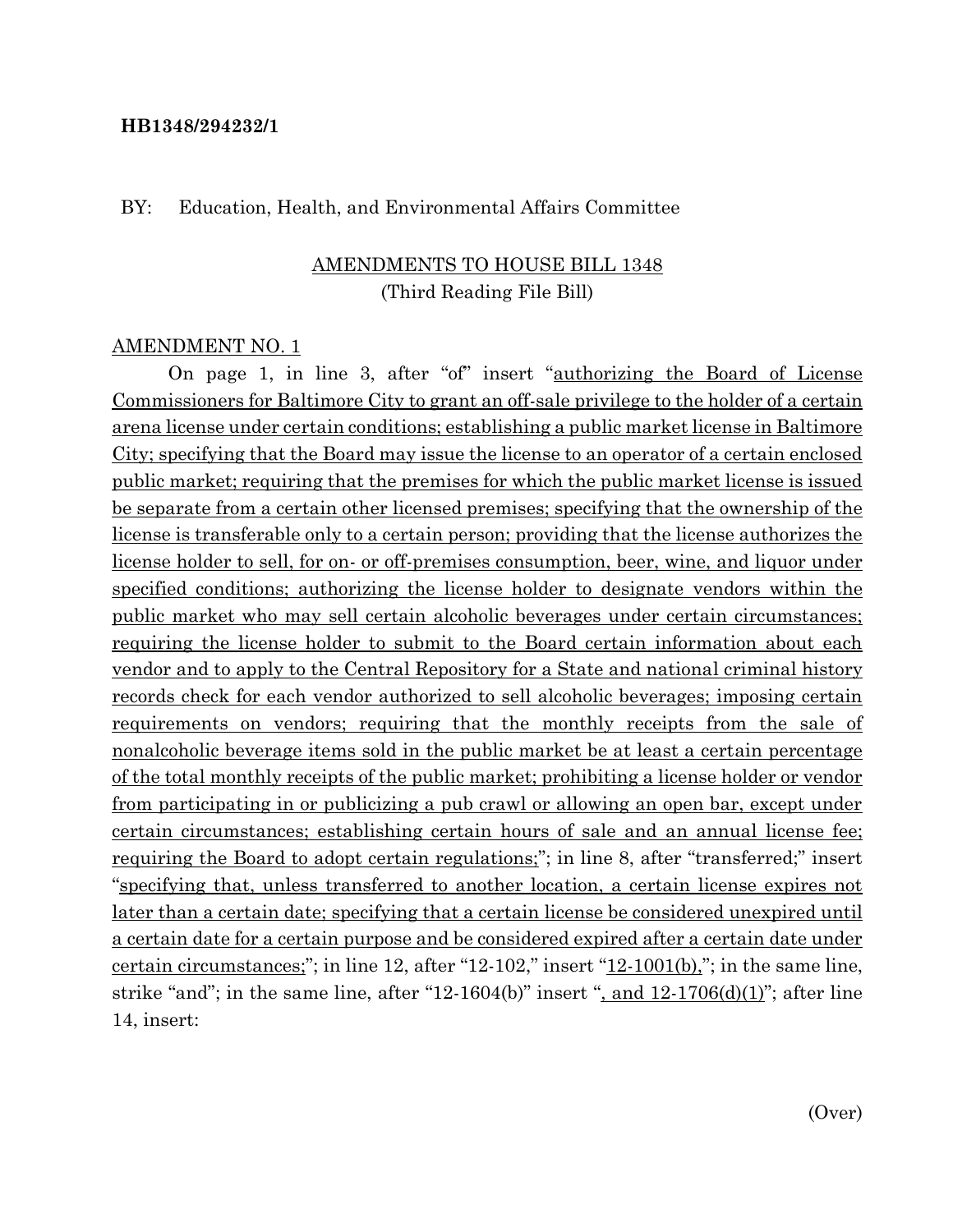#### **HB1348/294232/1 Education, Health, and Environmental Affairs Committee Amendments to HB 1348 Page 2 of 8**

"BY adding to

Article – Alcoholic Beverages Section 12-1002.1 and 12-2204 Annotated Code of Maryland (2016 Volume and 2016 Supplement)";

and in line 17, after "Section" insert "12-1001(d) and".

### AMENDMENT NO. 2

On page 2, after line 3, insert:

### "12–1001.

(b) There is an arena license.

(d) (1) Subject to paragraph (2) of this subsection, the license holder is authorized to sell beer, wine, and liquor by the drink and by the bottle within the arena, from one or more outlets, for on–premises consumption.

(2) (i) The license may not be issued in the Second or Third Ward after October 1, 1994.

(ii) A license issued before October 1, 1994, is valid and may be treated like any other license.

## **(3) THE BOARD MAY GRANT AN OFF-SALE PRIVILEGE TO THE HOLDER OF A LICENSE ISSUED FOR A PREMISES IN THE 3300 BLOCK OF ANNAPOLIS ROAD, SUBJECT TO THE FOLLOWING CONDITIONS:**

**(I) BEER, WINE, OR LIQUOR MAY BE SOLD FOR OFF-PREMISES CONSUMPTION ONLY FROM A LOCATION IN THE LICENSED PREMISES NOT EXCEEDING 2,000 SQUARE FEET;**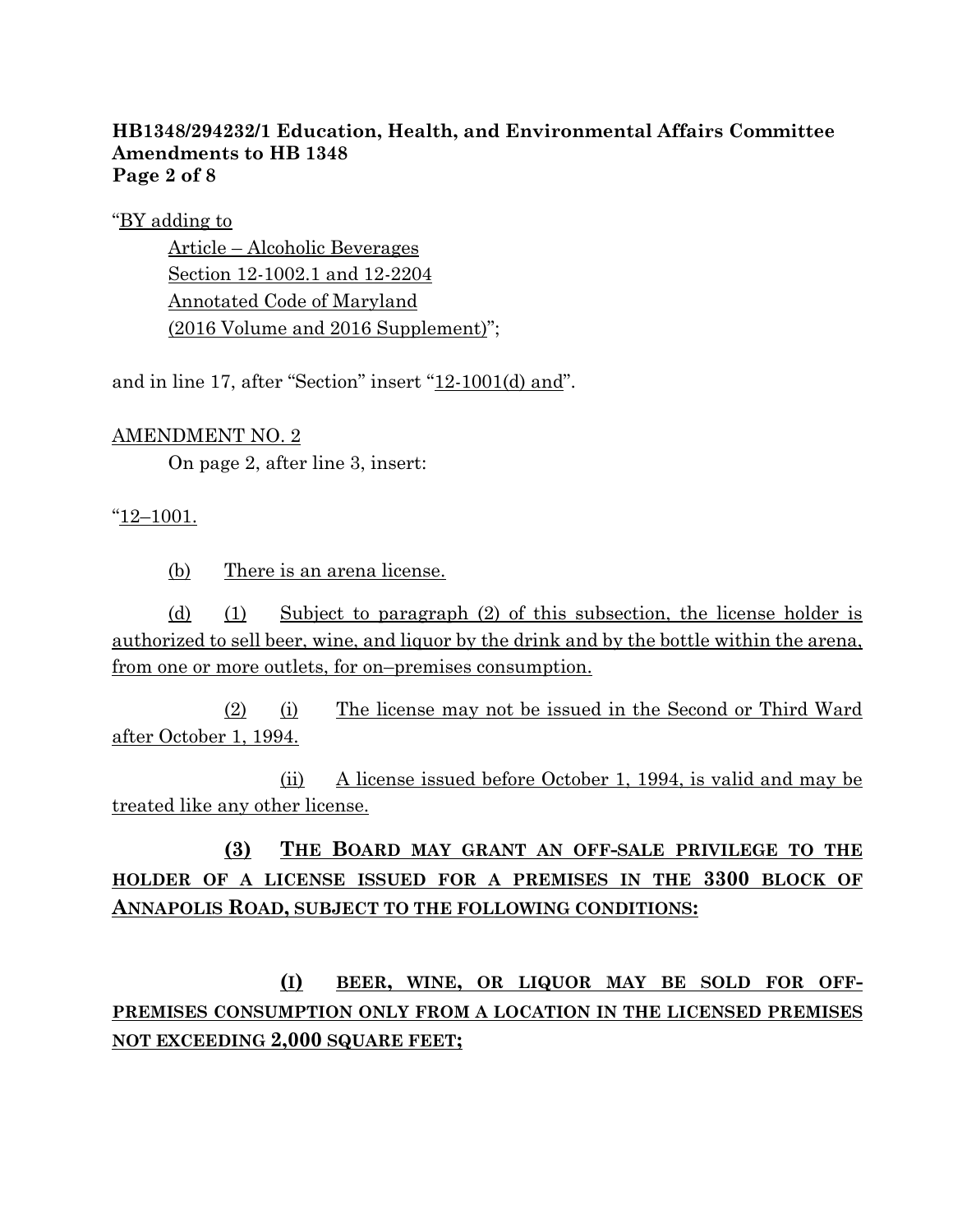**HB1348/294232/1 Education, Health, and Environmental Affairs Committee Amendments to HB 1348 Page 3 of 8**

## **(II) BEER, WINE, OR LIQUOR PURCHASED FROM THE LOCATION MAY NOT BE CONSUMED ANYWHERE ON THE LICENSED PREMISES;**

## **(III) THE HOURS OF SALE ARE FROM 8 A.M. TO 10 P.M. MONDAY THROUGH SUNDAY; AND**

#### **(IV) THE ANNUAL FEE FOR THE PRIVILEGE IS \$858.**

**12–1002.1.**

**(A) THERE IS A PUBLIC MARKET LICENSE.**

## **(B) THE BOARD MAY ISSUE THE LICENSE ONLY TO AN OPERATOR OF AN ENCLOSED PUBLIC MARKET THAT:**

**(1) HAS A CAPITAL INVESTMENT OF AT LEAST \$3,000,000; AND**

**(2) IS LOCATED IN AN AREA SURROUNDED BY CHARLES STREET ON THE WEST, EAST CROSS STREET ON THE NORTH, LIGHT STREET ON THE EAST, AND EAST CROSS STREET ON THE SOUTH, IN WARD 23, PRECINCT 1 OF THE 46TH ALCOHOLIC BEVERAGES DISTRICT.**

**(C) THE PREMISES FOR WHICH THE PUBLIC MARKET LICENSE IS ISSUED SHALL BE SEPARATE FROM THE PREMISES FOR WHICH A CLASS D (7-DAY) BEER AND WINE LICENSE HAS BEEN ISSUED.**

**(D) OWNERSHIP OF THE LICENSE IS TRANSFERABLE ONLY TO THE BALTIMORE PUBLIC MARKETS CORPORATION.**

(Over)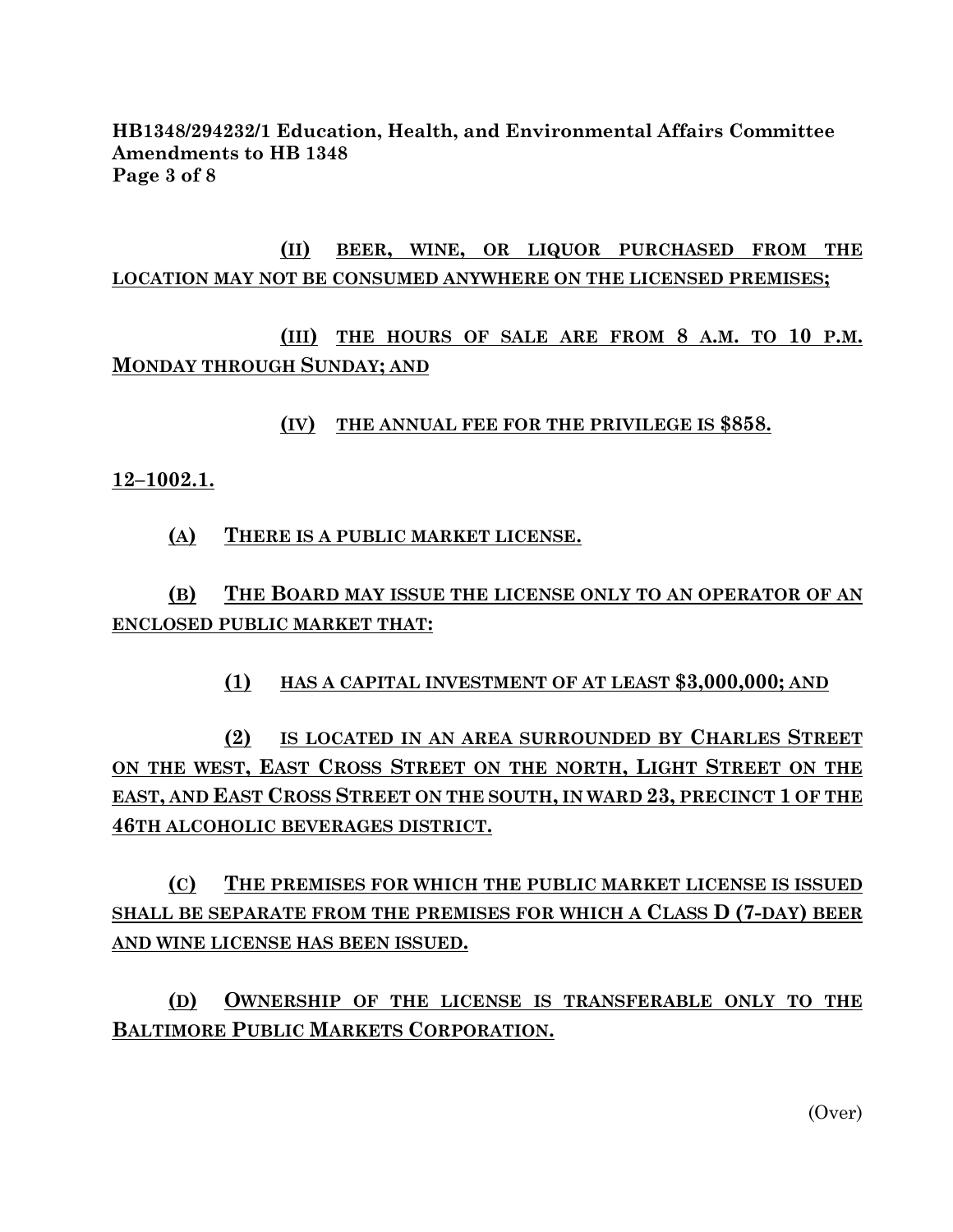**HB1348/294232/1 Education, Health, and Environmental Affairs Committee Amendments to HB 1348 Page 4 of 8**

**(E) (1) THE LICENSE AUTHORIZES THE LICENSE HOLDER TO SELL, FOR ON- OR OFF-PREMISES CONSUMPTION:**

**(I) BEER;**

#### **(II) WINE; AND**

**(III) LIQUOR, WHEN SERVED AS AN INGREDIENT IN MIXED DRINKS THAT MAY BE PURCHASED FOR AT LEAST \$5 EACH.**

**(2) (I) SUBJECT TO SUBPARAGRAPH (II) OF THIS PARAGRAPH, THE LICENSE HOLDER MAY DESIGNATE VENDORS WITHIN THE PUBLIC MARKET TO SELL ALCOHOLIC BEVERAGES THAT ARE ALLOWED UNDER PARAGRAPH (1) OF THIS SUBSECTION IN LEASABLE MARKET SPACE COVERING NOT MORE THAN 20% OF THE TOTAL SQUARE FOOTAGE OF FLOOR SPACE OF THE LICENSED PREMISES.**

**(II) AN INDIVIDUAL VENDOR MAY SELL ALCOHOLIC BEVERAGES IN AN AREA COVERING NOT MORE THAN 1,000 SQUARE FEET OF FLOOR SPACE.**

**(3) (I) THE LICENSE HOLDER SHALL SUBMIT TO THE BOARD THE SAME INFORMATION ABOUT EACH VENDOR THAT THE BOARD REQUIRES OF AN APPLICANT FOR A LICENSE.**

**(II) THE BOARD SHALL APPLY TO THE CENTRAL REPOSITORY FOR A STATE AND NATIONAL CRIMINAL HISTORY RECORDS CHECK FOR EACH VENDOR AUTHORIZED TO SELL ALCOHOLIC BEVERAGES.**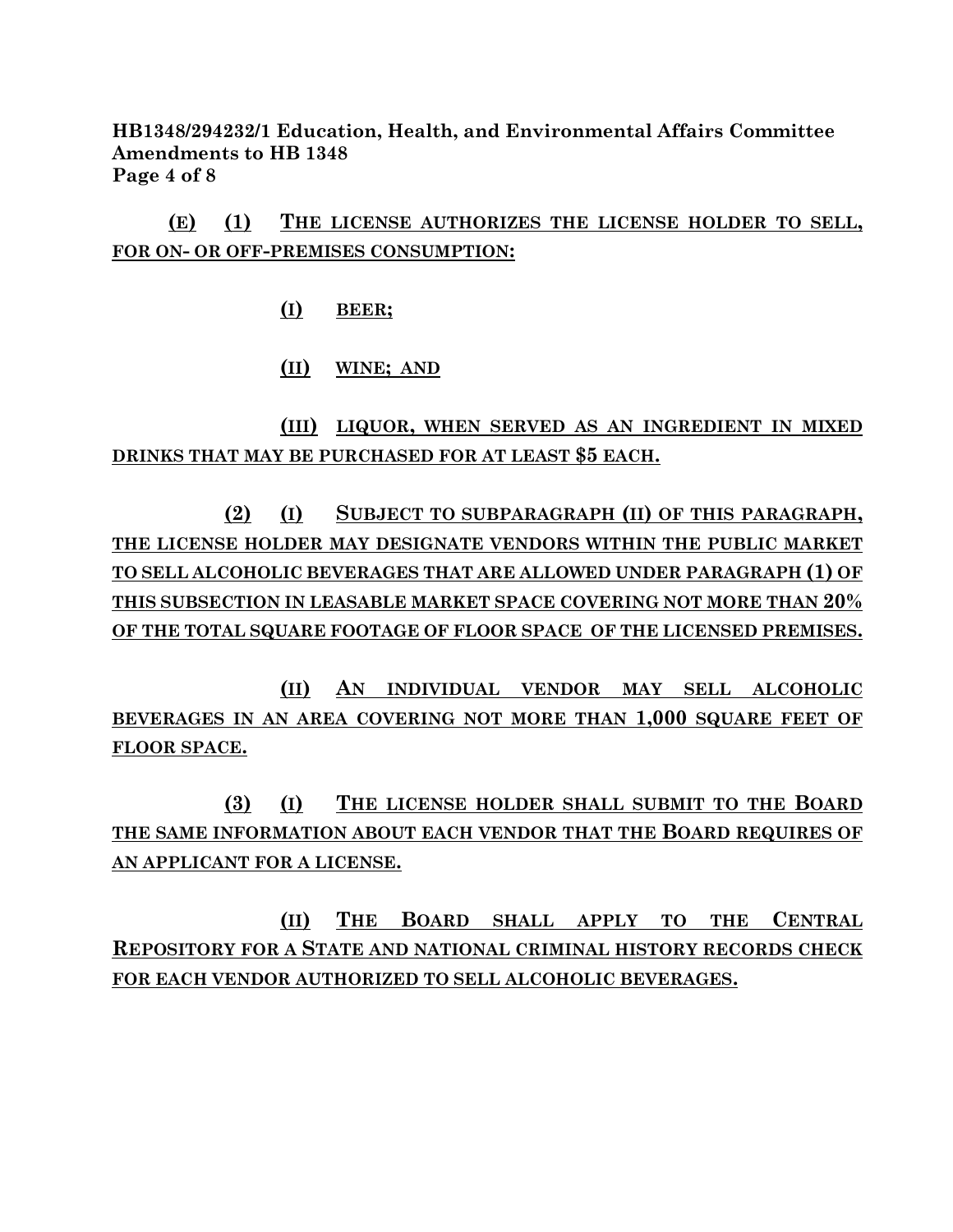**HB1348/294232/1 Education, Health, and Environmental Affairs Committee Amendments to HB 1348 Page 5 of 8**

**(III) A VENDOR AUTHORIZED TO SELL ALCOHOLIC BEVERAGES OR AN INDIVIDUAL WHO IS DESIGNATED BY THE VENDOR AND EMPLOYED IN A SUPERVISORY CAPACITY IS REQUIRED TO BE:**

**1. CERTIFIED BY AN APPROVED ALCOHOL AWARENESS PROGRAM; AND**

**2. PRESENT WHEN ALCOHOLIC BEVERAGES ARE CONSUMED.**

**(4) (I) SUBJECT TO SUBPARAGRAPH (II) OF THIS PARAGRAPH, MONTHLY RECEIPTS FROM THE SALE OF NONALCOHOLIC BEVERAGE ITEMS SHALL BE AT LEAST 65% OF THE TOTAL MONTHLY RECEIPTS OF THE MARKET.**

**(II) THE ONLY NONALCOHOLIC BEVERAGE ITEMS THAT MAY BE COUNTED IN THE CALCULATION REQUIRED UNDER SUBPARAGRAPH (I) OF THIS PARAGRAPH ARE ITEMS SOLD IN THE PUBLIC MARKET THAT ARE NOT PROVIDED AS PART OF AN OFF-PREMISES CATERING SERVICE.**

**(F) A LICENSE HOLDER OR VENDOR MAY NOT:**

**(1) PARTICIPATE IN OR PUBLICIZE, IN OR OUTSIDE THE PUBLIC MARKET, A PUB CRAWL AUTHORIZED UNDER § 12–1101.1 OF THIS TITLE; OR**

**(2) EXCEPT FOR AN EVENT CLOSED TO THE PUBLIC, INCLUDING A REHEARSAL DINNER, WEDDING RECEPTION, CORPORATE FUNCTION, OR RETIREMENT PARTY, ALLOW AN OPEN BAR TO BE OPERATED BY A VENDOR.**

**(G) THE HOURS OF SALE OF ALCOHOLIC BEVERAGES FOR ON–PREMISES CONSUMPTION ARE:**

(Over)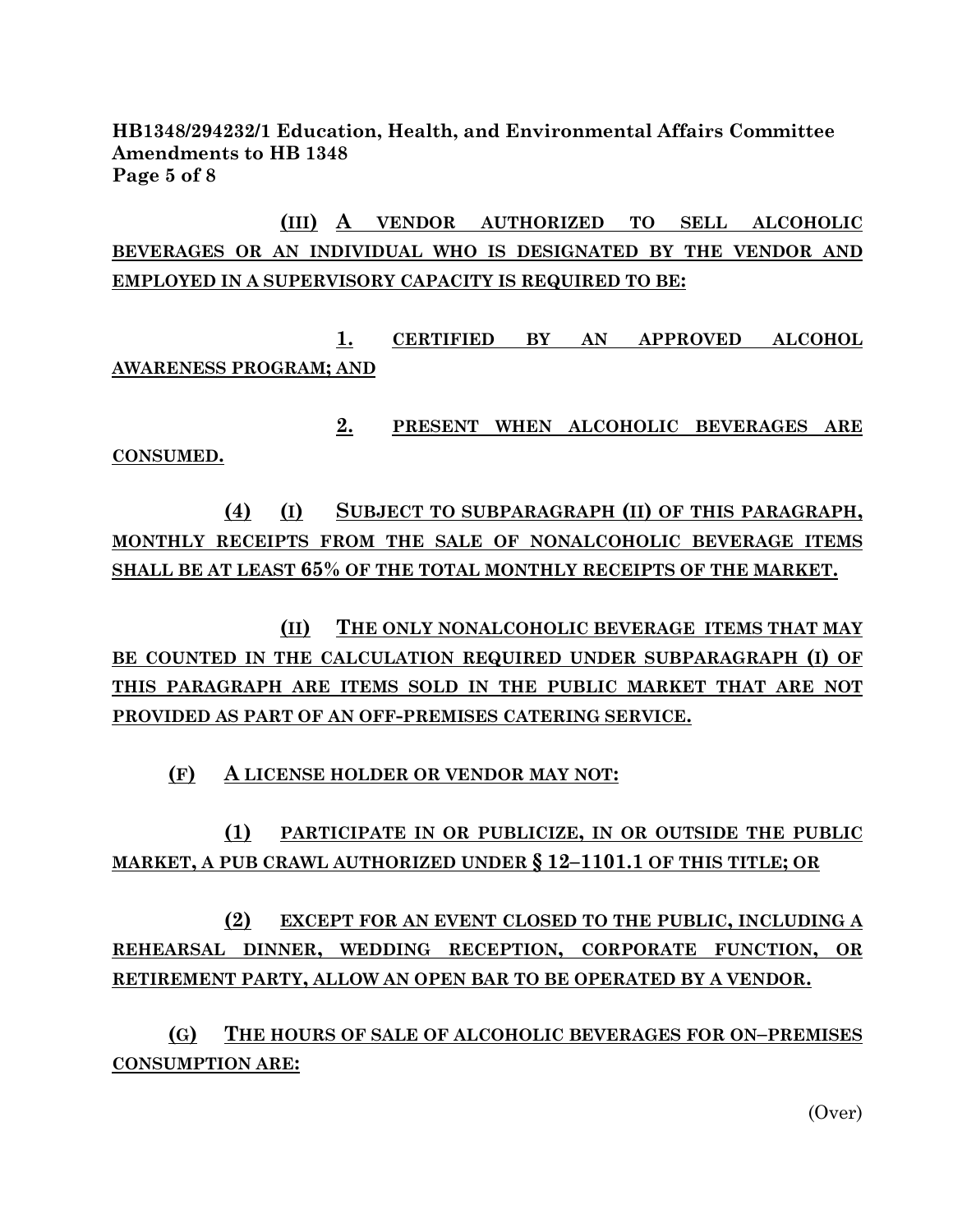**HB1348/294232/1 Education, Health, and Environmental Affairs Committee Amendments to HB 1348 Page 6 of 8**

- **(1) FROM 11:30 A.M. TO 10 P.M. MONDAY THROUGH THURSDAY;**
- **(2) FROM 11:30 A.M. TO 11:30 P.M. ON FRIDAY;**
- **(3) FROM 9 A.M. TO 11:30 P.M. ON SATURDAY; AND**
- **(4) FROM 9 A.M. TO 9 P.M. ON SUNDAY.**
- **(H) THE ANNUAL LICENSE FEE IS:**
	- **(1) SUBJECT TO ITEM (2) OF THIS SUBSECTION, \$6,500; OR**

**(2) \$2,500, IF THE APPLICANT FOR THE LICENSE OBTAINS AND EXTINGUISHES ONE CLASS A, CLASS B, CLASS D, OR CLASS B–D–7 LICENSE ISSUED FOR USE IN WARD 23, PRECINCT 1 OF THE 46TH ALCOHOLIC BEVERAGES DISTRICT.**

**(I) THE BOARD SHALL ADOPT REGULATIONS TO CARRY OUT THIS SECTION, INCLUDING REGULATIONS CONCERNING THE FOLLOWING ACTIVITIES IN A PUBLIC MARKET:**

**(1) THE CONDUCT OF VENDORS;**

**(2) THE CONDUCT OF LICENSE HOLDERS WITHIN THE PUBLIC MARKET;**

**(3) THE HOLDING OF EVENTS THAT ARE CLOSED TO THE PUBLIC;**

**AND**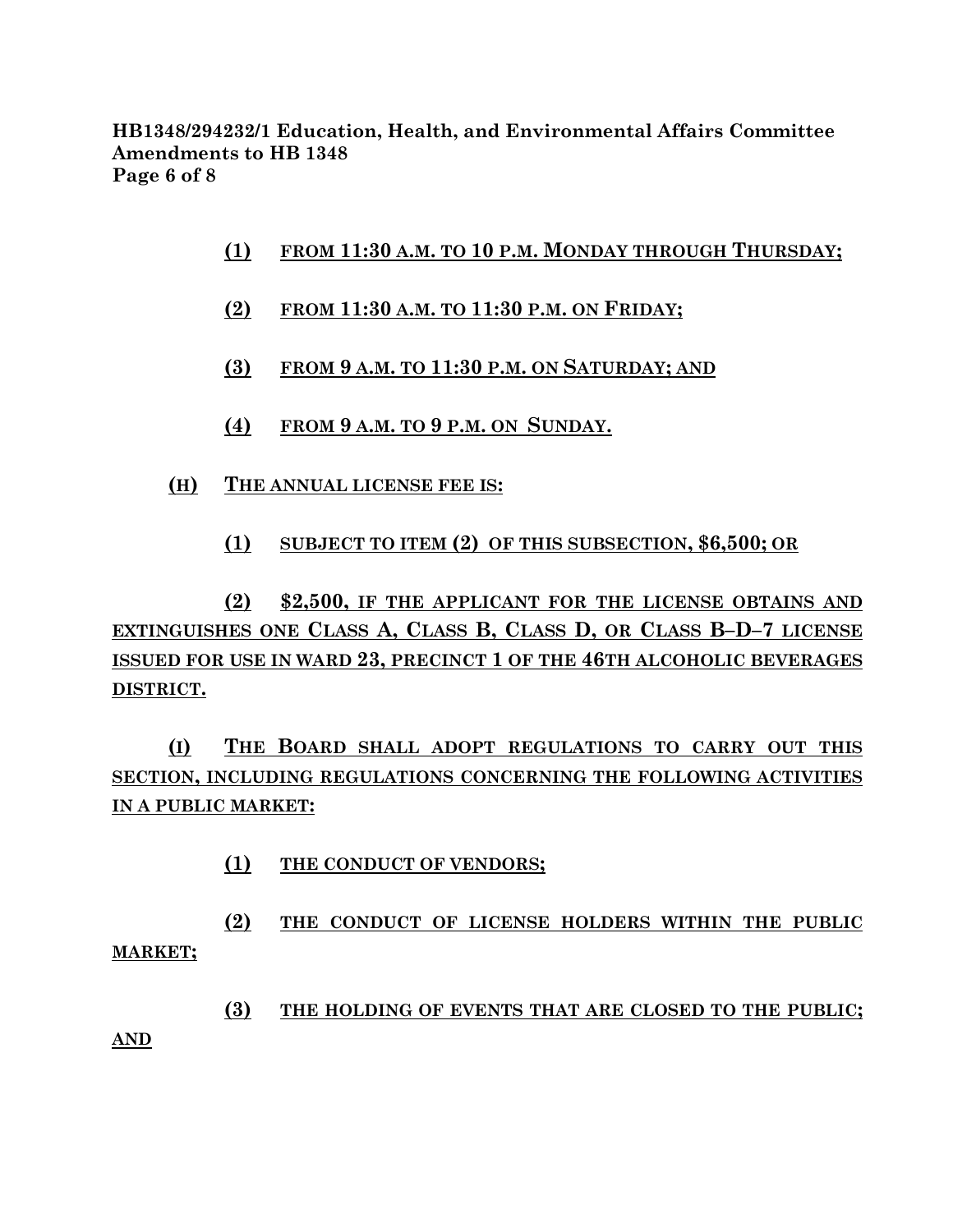#### **HB1348/294232/1 Education, Health, and Environmental Affairs Committee Amendments to HB 1348 Page 7 of 8**

#### **(4) THE MAINTAINING OF A COMMON SEATING AREA.**".

#### AMENDMENT NO. 3

On page 4, after line 32, insert:

"12-1706.

(d) (1) Except as provided in paragraph (2) of this subsection, a license may not be transferred into or within:

- (i) ward 1, precincts 2 and 3;
- (ii) ward 2 in its entirety;
- (iii) ward 3, precinct 3; and
- (iv) ward 26, precincts 3 and 10.

#### **12-2204.**

# **UNLESS TRANSFERRED TO ANOTHER LOCATION, A CLASS B (7-DAY) BEER AND WINE LICENSE ISSUED FOR A PREMISES LOCATED IN AN AREA SURROUNDED BY CHARLES STREET ON THE WEST, EAST CROSS STREET ON THE NORTH, LIGHT STREET ON THE EAST, AND EAST CROSS STREET ON THE SOUTH, IN WARD 23, PRECINCT 1 OF THE 46TH ALCOHOLIC BEVERAGES DISTRICT, EXPIRES NOT LATER THAN JULY 1, 2022.**

SECTION 2. AND BE IT FURTHER ENACTED, That, a Class B (6-day) beer, wine, and liquor license issued for a premises in the 600 block of South Montford Avenue in ward 1, precinct 3:

(Over)